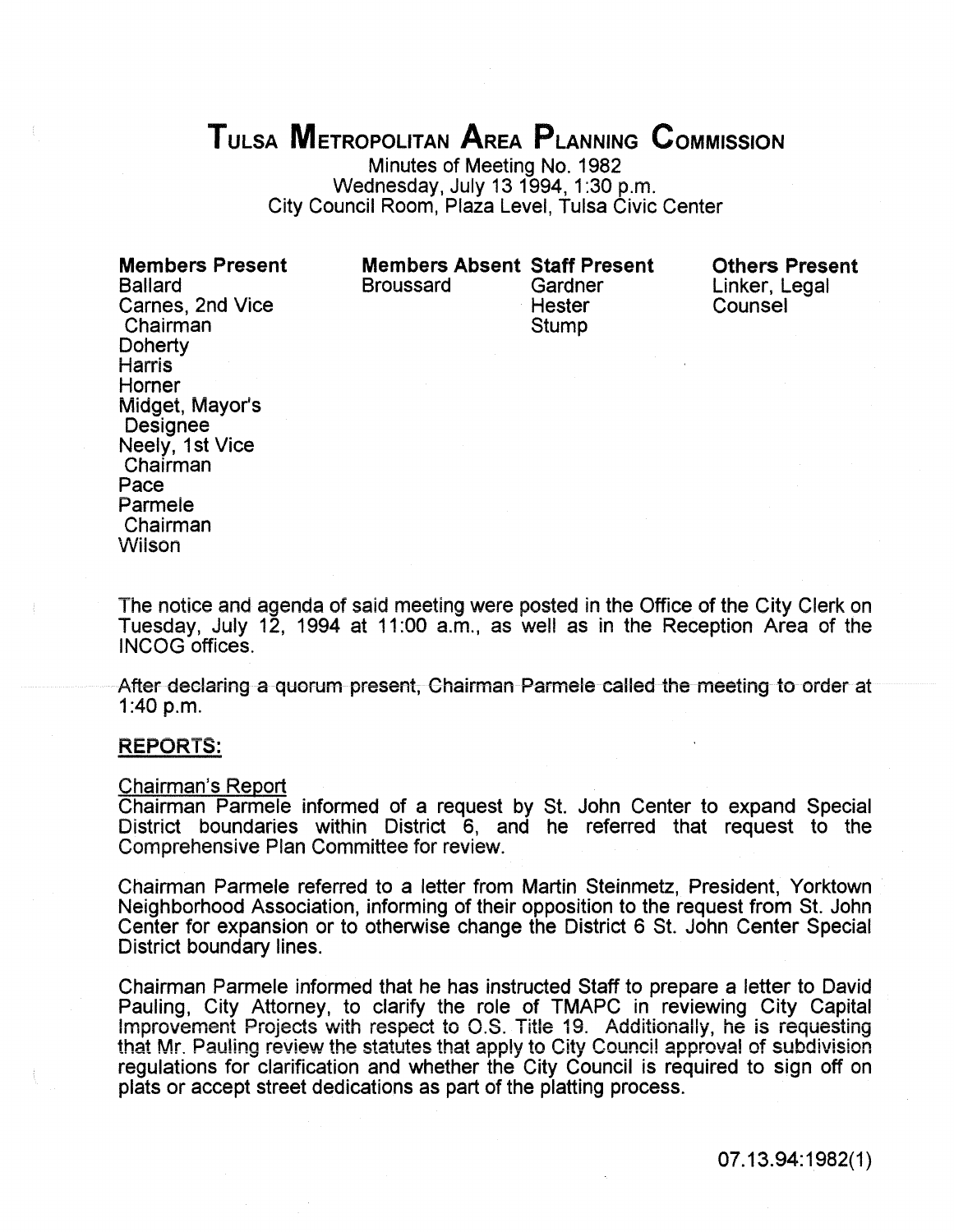Mr. Neely requested specific review of Title 19 regarding site-specific Comprehensive Plan items also be included in the letter.

# Committee Reports:

### Budget and Work Program Committee

Ms. Wilson announced that the Budget and Work Program Committee met today and selected Tuesday, October 25, 1994, for the election of Planning District Chairs. She informed that the Mayor's Office of Neighborhoods is planning block parties for September 10 and the Budget and Work Program Committee hopes to coordinate with them for prepublicity in an attempt to get more information to the public and more involvement in the election process. The Budget and Work Program Committee requested that Staff review possible dates shortly after the elections to determine a suitable date for the training workshop. She informed that the workshop will focus on an introductory level for newly-elected Planning District Chairs.

# Comprehensive Plan Committee

Mr. Neely informed that the Comprehensive Plan Committee met regarding additional Capital Improvement items and to determine whether they were in conformance with the Comprehensive Plan. He advised that this item will be addressed later in the agenda.

#### Rules and Regulations Committee

Mr. Doherty advised that the Rules and Regulations Committee met to address the proposed amendment to require a computer aided drawing (CAD) data file be submitted with all final plats. He will present it later in the agenda.

Mr. Doherty informed that the Rules and Regulations Committee also met regarding the Citizen Participation Study and that the Committee voted to present, in principal, the Staff recommendation as amended, with the notation that several details are yet to be worked out. He informed that this will be discussed when the item appears on the agenda.

### Director's Report:

Mr. Gardner reported on the items which are to appear on the City Council agenda.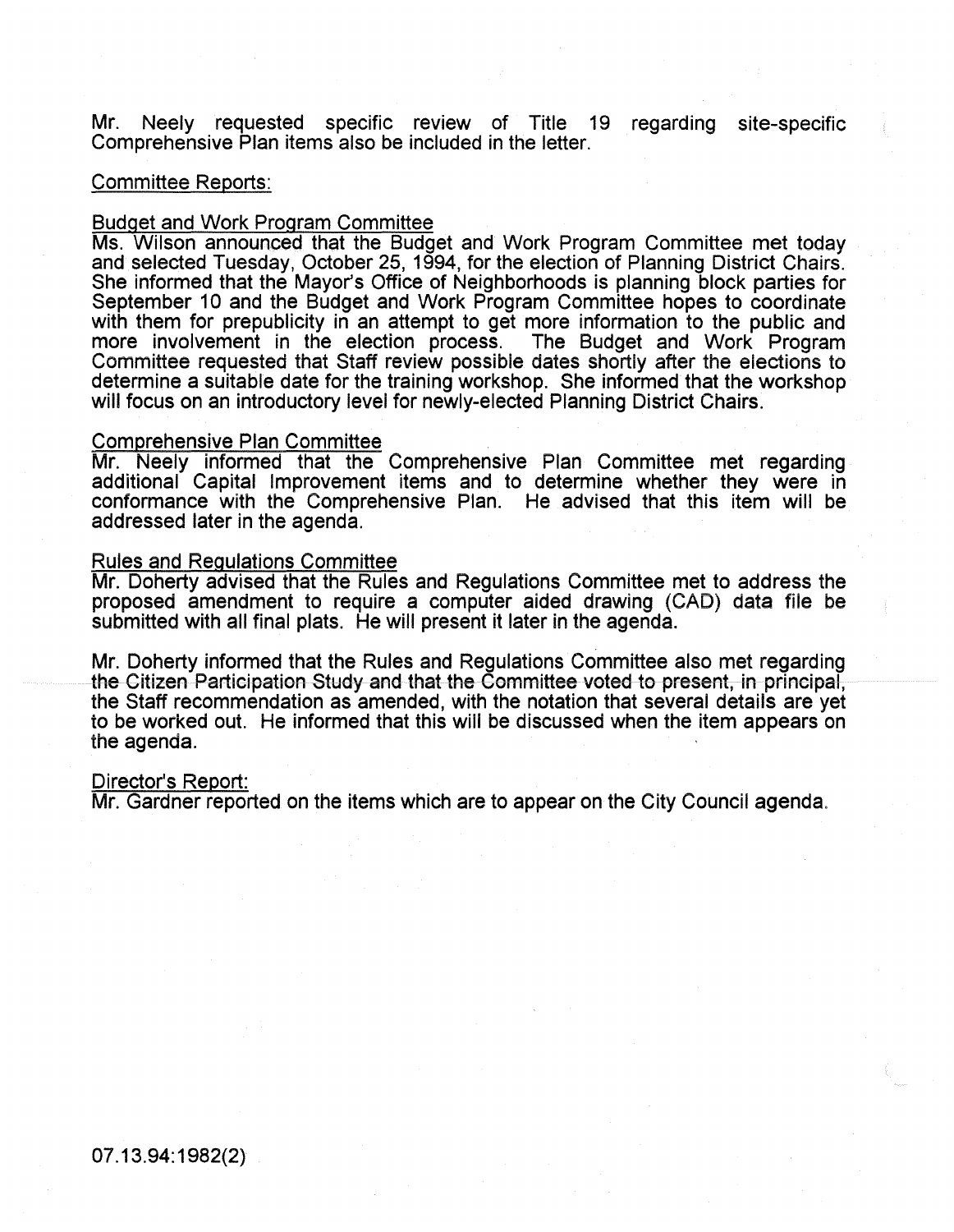# COMPREHENSIVE PLAN PUBLIC HEARING:

# Continued Citizen Participation Study - discussion and possible action.

# Staff Comments

Ms. Matthews disclosed that over the past several years, election turnouts have ranged from 200-250 throughout the city. The Planning Commission decided to include in its Work Program investigating what other cities are doing and exploring ways to improve citizen participation. She informed that the Study has been completed and there has been discussion with the Planning Commission and citizen groups. Based on these meetings some of the recommendations have been modified. Ms. Matthews reviewed the following:

# REVISIONS TO TMAPC CITIZEN PARTICIPATION STUDY July 12, 1994

Based on the comments received at the previous TMAPC meeting to discuss the results of the Citizen Participation Study, Staff recommends several modifications to its recommendations. Most of the concerns that were expressed centered around the election process for the District Chairs and Vice (formerly Co-) Chairs; therefore, most of the proposed modifications involve that area.

Many individuals expressed support for retaining the one person-one vote process, rather than having the HOAs/NAs elect the Chair and Vice Chair. Staff concurs with retaining the process as it has been, with any individuai residing in or owning a business or property in the Planning District eligible to be nominated and vote. Nominations are recommended to be taken from the floor the evening of the elections, as previously, with candidates allotted time to present qualifications and position statements.

In terms of Planning Team composition, Staff recommends that, at a minimum, representatives of every registered HOA/NA in the Pianning District be included as members of the Team. Additional appointments to the Team may be made by the Chair and by the TMAPC. Should a vacancy occur in the positions of Chair or Vice Chair, replacements should be elected by the Planning Team.

Each District Chair should submit to Staff a list of the Planning Team, for dissemination purposes and to facilitate mailing of meeting notices and other information. Staff can also provide mailing labels for the Chairs' own use in District matters. The District Chairs should notify Staff and the TMAPC liaison of all District meetings and agendas.

Advance notice of Planning District elections will be sent to contact persons of all registered HOAs/NAs, as well as current Planning District Chairs and Vice Chairs and any other identified interested parties. Staff will prepare press releases for the media and will use the Mayor's Block Parties to disseminate additional information.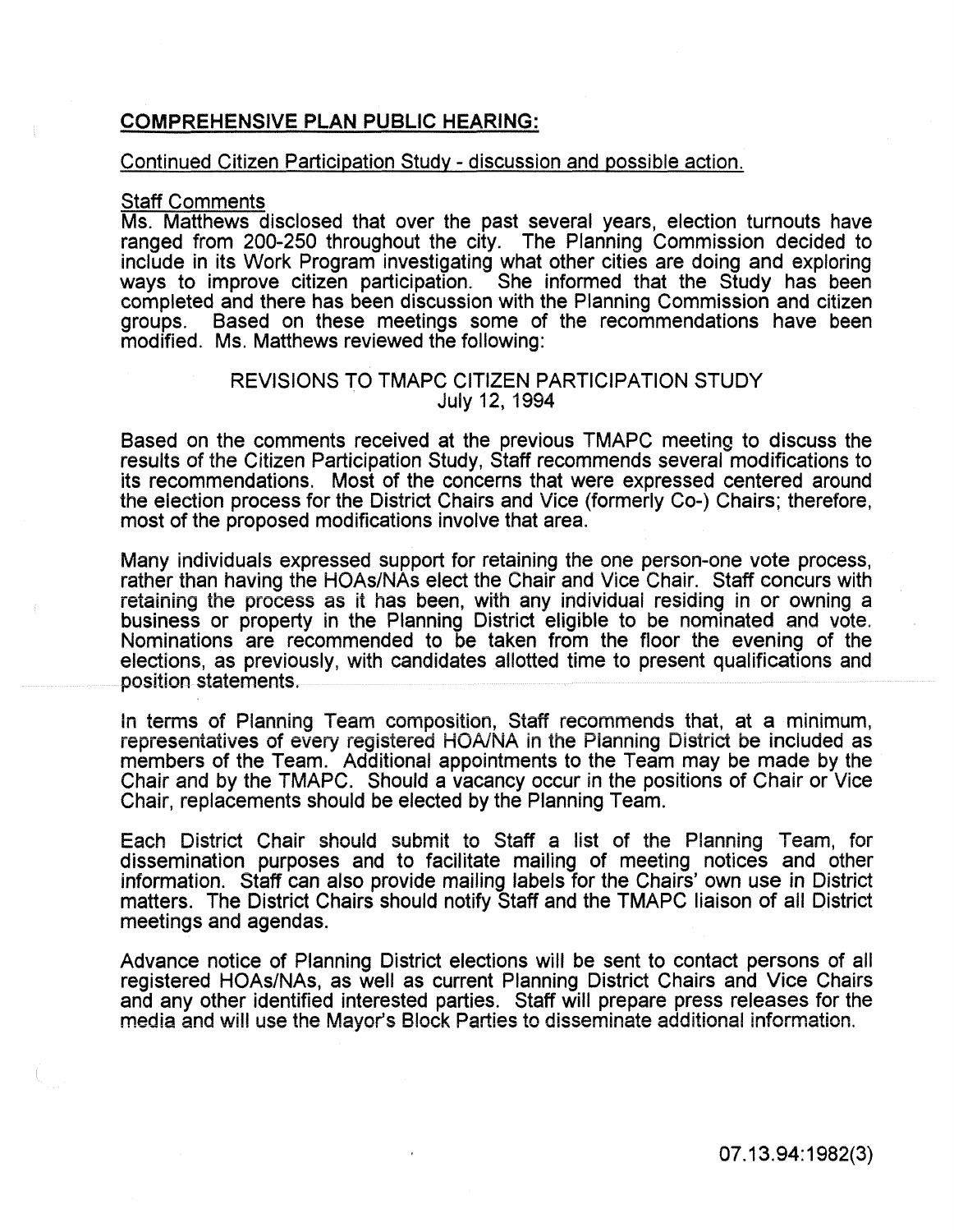Individuals from several umbrella organizations expressed willingness to generate increased participation in the District elections. Staff welcomes that assistance and support, and plans to depend on such organizations as TCAA, United Neighborhoods and the Kendall-Whittier Task Force to boost election turnouts.

A final, and somewhat minor, modification involves timing of the workshop. The original recommendation was to hold one approximately one month prior to the elections, in order to generate additional interest. Staff suggests that, depending on the subject matter involved, the workshop could be held either one month prior to or following them.

In all other areas, the original recommendations still stand. The Planning District boundaries have served well, with the exception of Planning District 18, which Staff recommends dividing into three subdistricts. TMAPC members should continue to serve as liaisons to the Districts. The October election date for simultaneous elections should allow enough time for preparations at this point. The League of Women Voters should be approached to again facilitate those elections.

Staff continues to support a single point of entry for HOA/NA registration, through the Mayor's office for Neighborhoods, and the broadening of the definition of HOAs/NAs as described in the original study. INCOG/TMAPC Staff should continue to have a visible presence and provide support at the Mayor's Office of Neighborhoodssponsored meetings.

The modifications described above should result in a more structured and organized form of citizen participation. Whether it results in increased interest in the District elections will depend in large part on the assistance of the umbrella organizations, through their component members.

# **Interested Parties**<br>Jane Freeman

# Jane Freeman 3602 East 103 74137

Ms. Freeman, former Co-Chair for District 26, expressed concern that only individuals represented by various HOAs could be elected as District Chairs.

Chairman Parmele explained that was the original proposal; however, the current proposal now states that any qualified elector is eligible to serve. He defined an elector as any homeowner, business owner or property owner who may vote for the election of the Chair and Vice Chair. He informed that Planning Teams are composed of a representative from each registered HOA or NA or additional qualified electors that the Planning Team Chair or the Planning Commission may select.

Ms. Freeman discussed the difficulty she experienced in getting citizen participation. She suggested that developers and their attorneys not be encouraged to attend citizen meetings because she feels that citizens are intimidated by them. Ms. Freeman suggested that a subject property be represented by the owner or developer.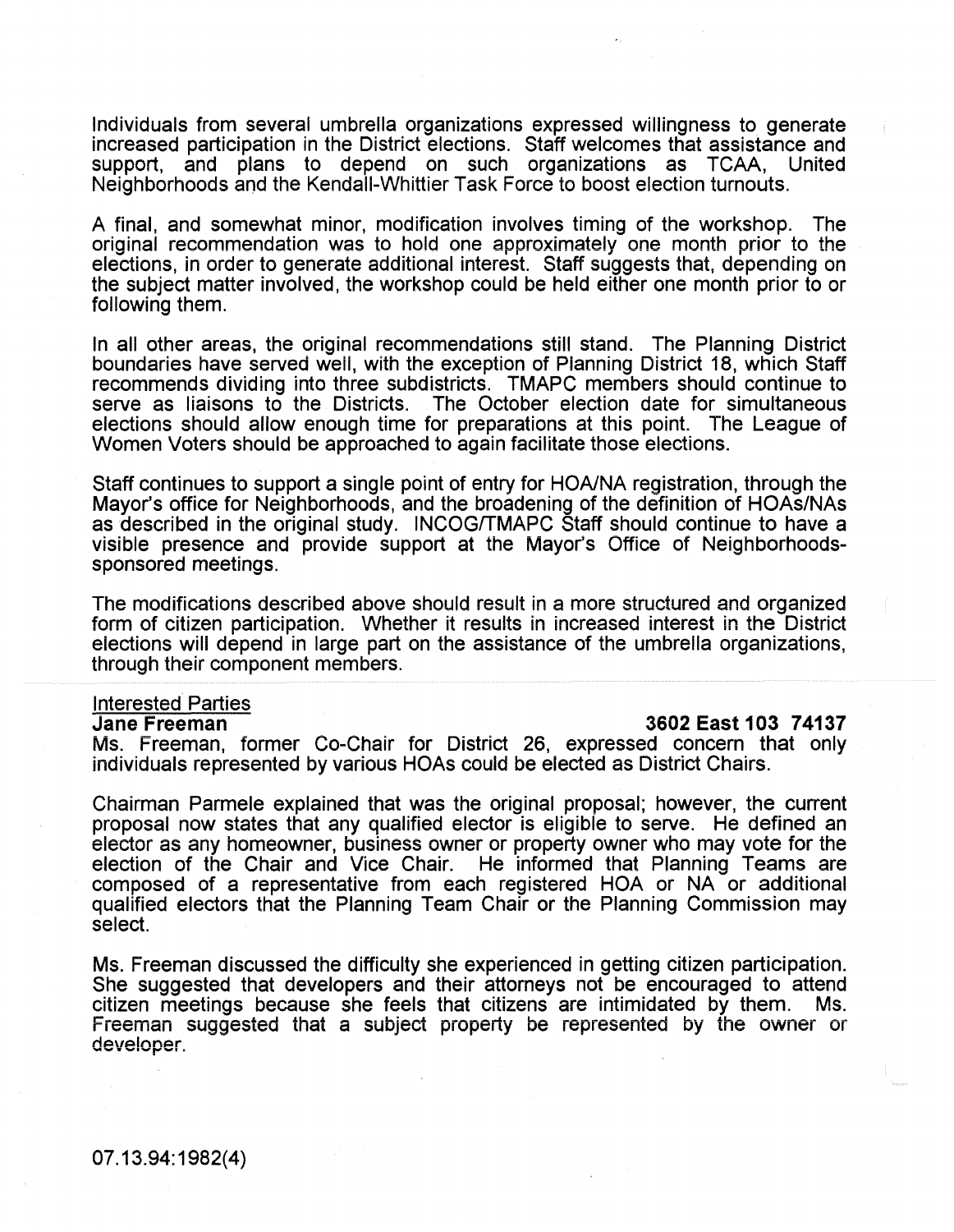# Dorothy Watson 4108 South St. Louis 74105

Ms. Watson, past-president of the Brookside Neighborhood Association, expressed her concern and in the absence of Pam Deatherage, Planning District 6 Chair, her concern also over the concept of citizen participation and overlapping TMAPC's right to make appointments to a Planning Team. She feels the role of the City and Mayor's Office of Neighborhoods and TMAPC should be publicizing the elections by using individuals who have organized their neighborhoods and encouraging people to participate in the elections. Ms. Watson expressed concern that the vision not be that it is being dictated by TMAPC, but rather be true citizen participation encouraged by TMAPC. She expressed interest in seeing businesses succeed, but is concerned that the citizenry might be overwhelmed by businesses and lose the benefits of the work her group has accomplished in the Brookside area by having individuals appointed to their Planning Teams. She expressed concern over the composition of the Planning Teams and the method in which it may be done. Ms. Watson was concerned over imposing a minimum number of individuals comprising a planning team.

Ms. Wilson informed that the recommendation from the Committee is that at a minimum, composition of the Planning Team will be registered HOA/NA representatives. She informed that at the Committee meeting Rich Brierre informed that there is no planning district with as few as two registered HOAs/NAs. She informed the concept is for the Planning Chair to seek out individuals in the district, whether they are residential property owners, business owners, or any individual who the Chair feels will benefit the team. She assured Ms. Watson that the Planning Commission wiii not insert themseives into the process by determining whether the Planning Team needs additional business or residential representation. Ms. Wilson feels that if an individual requests to be part of the team and the Chair refuses, then should that individual approach the Planning Commission, the Planning Commission would then have the right to decide whether they might want to appoint that individual to the team. She deems that this is more of a way to encourage participation and not exclude it. Ms. Wilson sees this as a safeguard to ensure that the process works and does not see the Pianning Commission using it as a way to balance representation.

Ms. Watson expressed discomfort with no parameters.

Mr. Doherty expressed his hope that the Planning Commission would never have to make an appointment to the Planning Team. He pointed out that the District Planning Team is an extension of the Planning Commission and does not exist autonomously as a counter-balance to the Planning Commission, but is part of the planning process.

Ms. Freeman noted that the Planning Teams are a citizen participation team and feels that for the individual citizen this is their only participation in the process. She supports discouraging business participation in the process when they include their lawyers. She reiterated concerned over not excluding those who were not part of an HOA.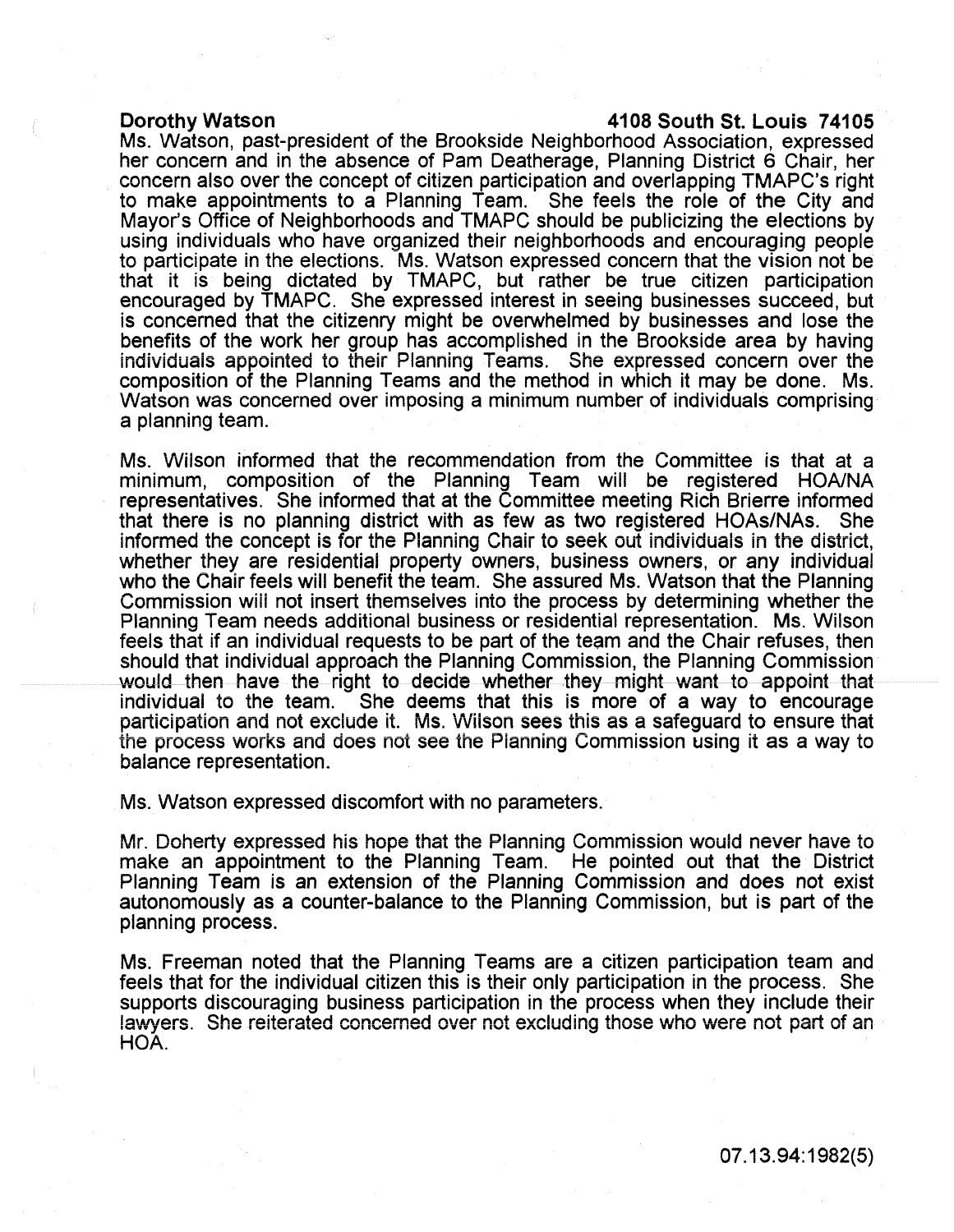# Jeannie McDaniel Mayor's Office of Neighborhoods

Ms. McDaniel inquired if there were limitations to the number of individuals who could be on the Planning Team.

Chairman Parmele replied that there may be a minimum, but there is no maximum.

Ms. McDaniel cited instances where there are no neiahborhood associations and these individuals need the opportunity to participate. She perceives that Planning Team Chairs are having difficulty in obtaining participation. Ms. McDaniel suggested that mandatory attendance of Planning Commission and Board of Adjustment meetings be required for Planning Chairs.

# TMAPC Comments

Mr. Doherty reported that the Rules and Regulations Committee met today and were generally in agreement with Staff recommendation with the following additions:

- 1) absolute definition of a qualified elector in the district is a resident, property owner or business owner in that district; (Ms. Matthews noted that this is the present definition.)
- 2) composition of Planning Team is defined as "individuals eligible for Planning Team membership are qualified electors of the district;"
- 3) there is debate on whether or not it is better for the Planning Commission to participate in advance nomination of Planning Team officers;
- 4) participation of elector threshold for the formation of a Planning Team; (Is there a critical mass below which the Planning Commission does not believe the Planning Team should be recognized, constituted and in which case that district would be targeted for special organizing efforts?), and
- 5) mandatory training of Pianning Team officers.

Chairman Parmele informed the major points of contention are the threshold for formation of a Planning Team and advance nomination of Planning Team officers.

Mr. Midget supports both advance nomination of Planning Team officers and nominations from the floor. He discerns that this will inform citizens of who is running their district. However, regarding the Planning Commission appointing individuals to serve on the Planning Teams, he urged reconsideration of that role. Mr. Midget suggested that rather than appoint, TMAPC should place itself in the position of hearing an appeal. If an individual has been denied the opportunity to participate that individual should appeal to the Planning Commission. He believes that this will relieve citizens' fears of the Planning Commission arbitrarily appointing members.

Ms. Wilson expressed support of a definition of a qualified elector, as in the past, and deems it to be creative to encourage advance nominations in an effort to obtain more participation, while still allowing nominations from the floor. She supports Mr. Midget's comments regarding TMAPC appointment through an appeal process.

07.13.94: 1982(6)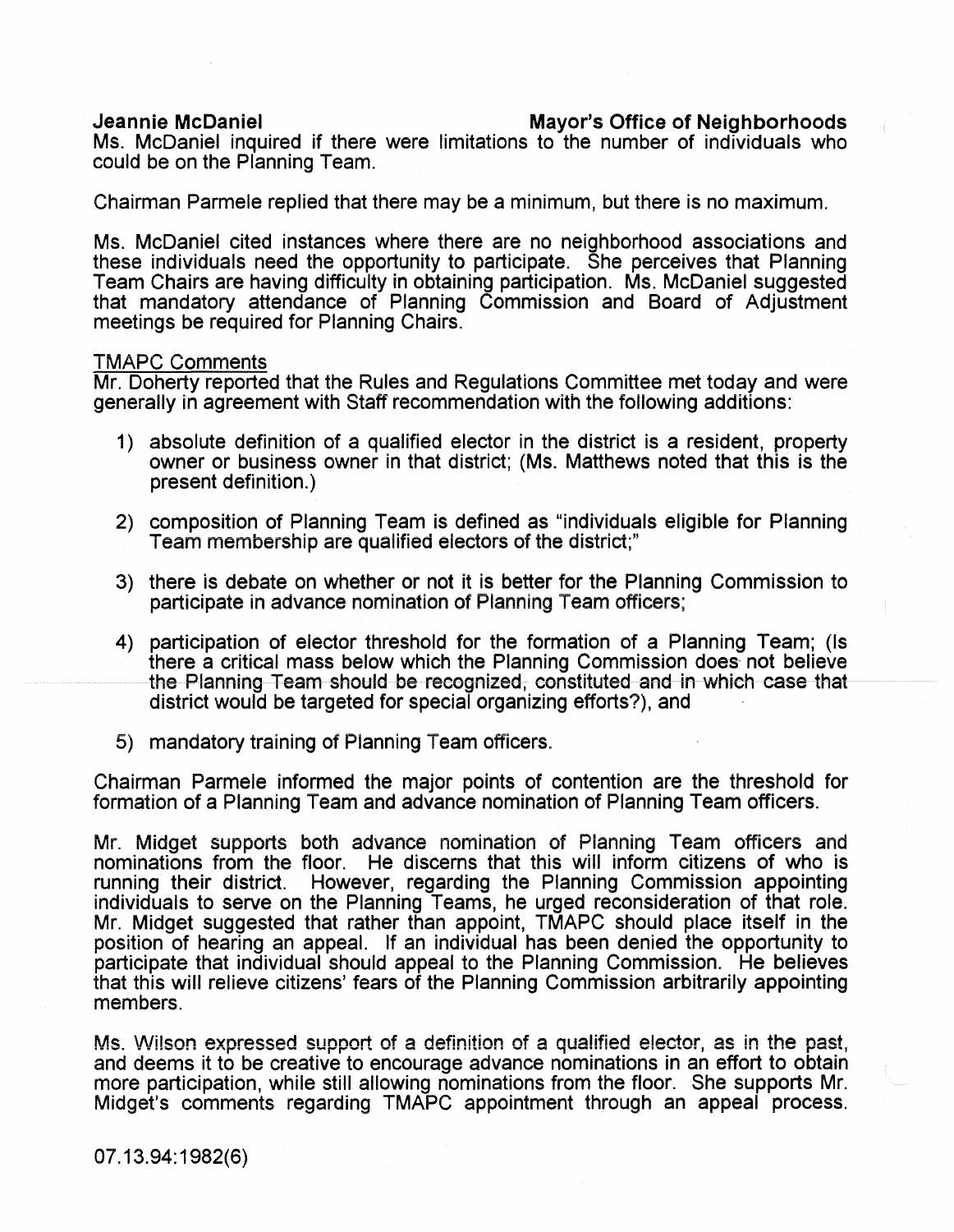However, she expressed uneasiness with imposing a minimum on individuals present in order to elect Planning Chairs. Ms. Wilson urged deferring that point. She supports requiring that Planning Chairs attend a mandatory number of meetings. Ms. Wilson stated that should there be a district which does not have a working Planning Chair, then the Planning Commission must determine why individuals are not participating.

Mr. Carnes reminded the Planning Commission that this is a City/County Commission and if there is no activity in an area there is no need to organize. Therefore, he feels to completely represent the area the numbers should be allowed at a minimal amount. When there is activity, in the area he feels the citizens will organize.

Ms. Pace expressed concern with the recommendation for retaining the one personone vote process to elect the Chair and Vice Chair. She took issue with individuals owning businesses in the Planning District being eligible to vote.

Chairman Parmele informed that in the past, business owners were not restricted and chose not to participate.

Ms. Pace was concerned that each business in the Planning District could send a representative, who would have input in the election process and yet not reside in the district.

Ms. Matthews informed that, to her knowledge, in the past businesses have not sent representatives to participate in electing Planning District Chairs. She noted that under both the old rules and those being considered today, business owners would be recognized.

There was considerable discussion over how a corporation or franchise might be a participant in the election process.

Ms. Pace cited examples where Planning District 4 has experienced such problems in the past, not with participation on the Planning Team, but with electing the Planning Team Chairs and Vice Chairs. She voiced concern over business representatives being able to vote multiple times.

Ms. Freeman inquired as to the responsibility of the Chair and Vice Chair in representing the district's interest before the Planning Commission.

Ms. Wilson informed that one of the duties of the Chair and Vice Chair is to provide input at the public hearings as deemed appropriate by the District Planning Teams.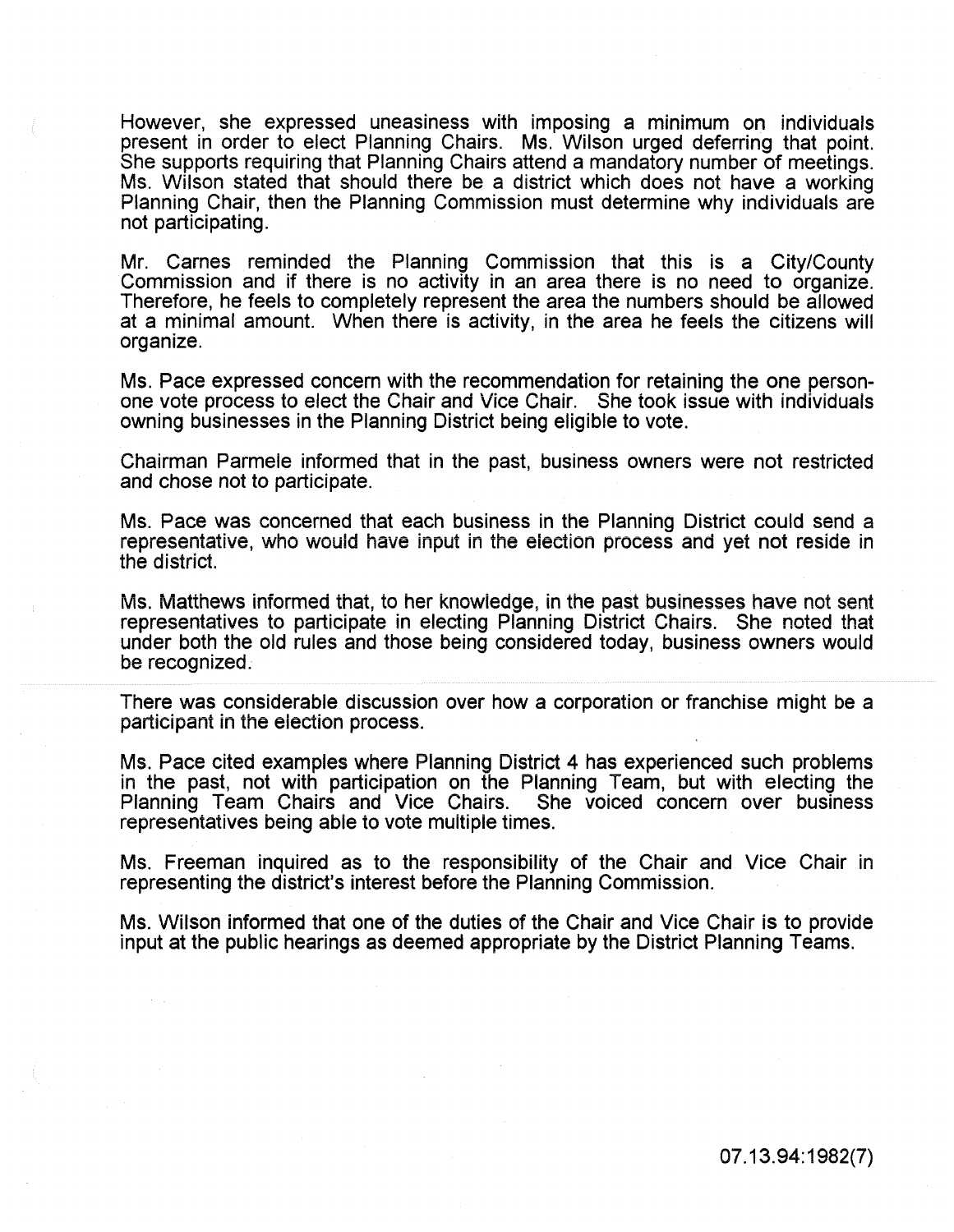Mr. Doherty made a motion for the acceptance of Staff recommendation with the following additions and modifications:

The existing definition for qualified electors will be maintained.

The Planning Teams will be required to be composed of qualified electors with other appointment processes as delineated in the Staff recommendation to remain as is.

Mandatory attendance of all District Planning Team officers at a minimum of one training session each year.

In instances where officers are elected by fewer than five qualified electors, the Planning Commission shall be notified by Staff and conduct a review of that district and take appropriate action.

The Planning Commission will facilitate the advance nomination and publication of candidates for District Planning Team office. This does not exclude floor nominations.

The motion was seconded by Mr. Carnes.

Mr. Midget made a motion to amend the motion to include the following:

Any resident, property or business owner who is eligible for Planning Team membership and to vote during Planning Team elections and who has been denied or wishes to be considered for membership may petition TMAPC for consideration.

Ms. Wilson seconded the amendment.

Mr. Neeiy couid not support the amendment, stating that the TMAPC needs to take a proactive stance. He believes there will be a de facto appeal process and there is no reason to formalize it at this time. Mr. Neely deems the focus needs to be centered on increasing the level of trust between citizens of the community and the Planning Commission.

There was discussion as to whether or not the amendment might be placing the TMAPC in an adversarial position with the Planning Teams.

Mr. Doherty suggested should such a situation arise where an individual approaches the Planning Commission with a request to be a member of a Planning Team, the Planning Commission should put that individual in contact with the Planning Team Chair.

Mr. Neely discerns an appeal process to be cumbersome.

Mr. Doherty suggested rephrasing the amendment to read: Additional appointments to the Planning Team may be made by the Chair or by request to the TMAPC.

07.13.94: 1982(8)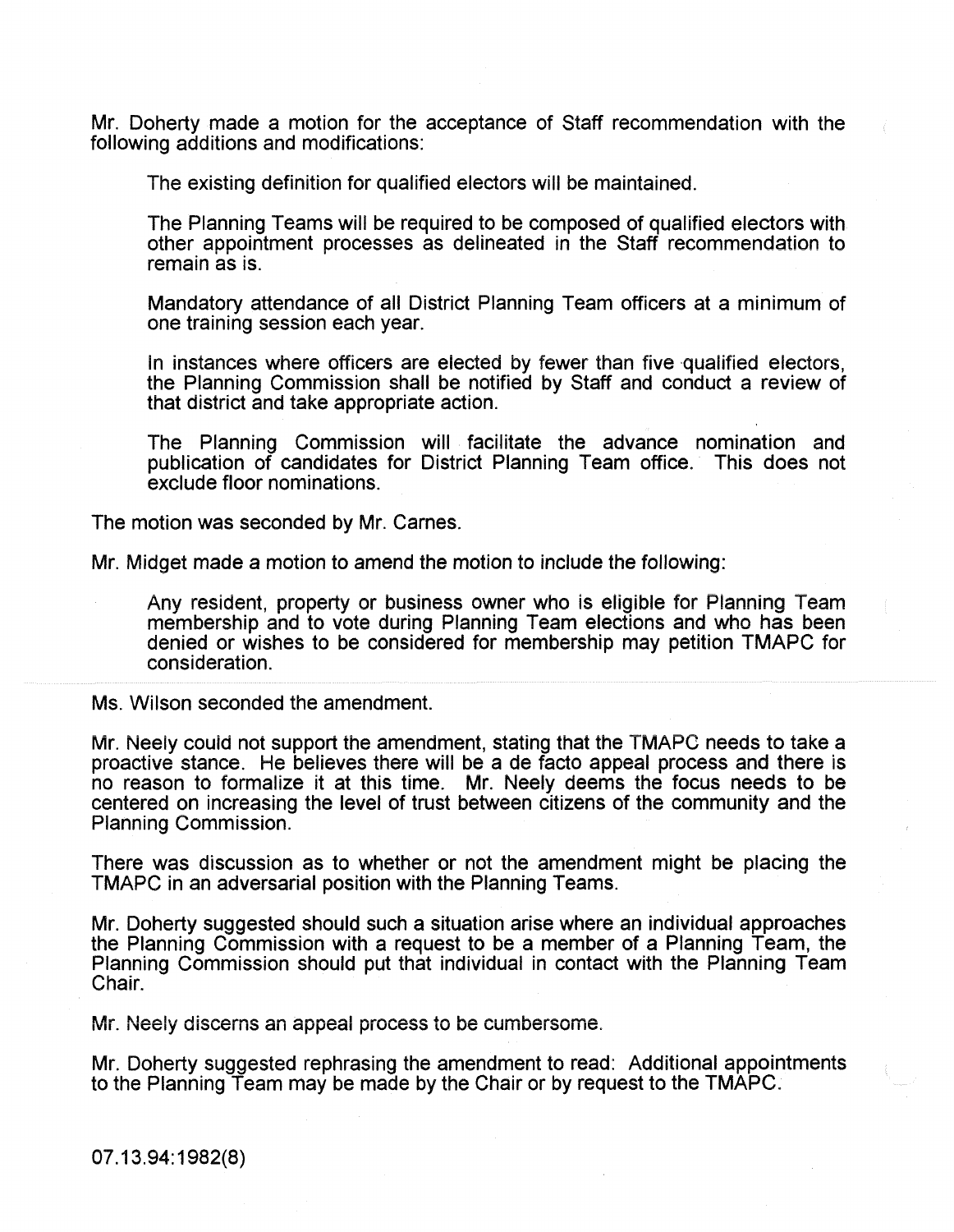Ms. Pace pointed out that the Planning Commission is trying to empower neighborhoods, contractors, and builders who live and work within those neighborhoods or own properties. The Planning Commission's goal is to facilitate the orderly growth of the City. She does not foresee any problem districts after this next election, with the commitment of the City to organize neighborhoods and with business owners being made aware that they can vote. She questioned how individuals can become a part of the Planning Team. Ms. Pace wants to see the Planning Team as an extension of the TMAPC in getting the work of the City done, but does not want to see it become a puppet of the TMAPC.

Ms. Wilson believes that it is important to have in writing a procedure to follow if membership is denied.

It was the consensus of the Planning Commission that citizens need to understand that upon request to the TMAPC, they may be appointed to a Planning Team.

Mr. Doherty agreed to incorporate the amendment in the main motion to read: Additional appointments to the team may be made by the Chair and upon request by the TMAPC.

# TMAPC Action: 8 members present:

On MOTION of DOHERTY, the TMAPC voted 8-0-0 (Carnes, Doherty, Horner, Midget, Neely, Pace, Pannele, Wilson "aye"; no "nays"; no "abstentions"; Ballard, Broussard, Harris, "absent") to APPROVE Staff recommendation of the Citizen Participation Study as amended.

The existing definition for qualified electors will be maintained.

The Planning Teams will be required to be composed of qualified electors with the other appointment processes as delineated in the Staff recommendation to remain as is.

Mandatory attendance of all District Planning Team officers at a minimum of one training session each year.

In instances where officers are elected by fewer than five qualified electors, the Planning Commission be notified by Staff and conduct a review of that district and take appropriate action.

The Planning Commission will facilitate the advance nomination and publication of candidates for District Planning Team office. This does not exclude floor nominations.

Additional appointments to the team may be made by the Chair and upon request by the TMAPC.

\*\*\*\*\*\*\*\*\*\*\*\*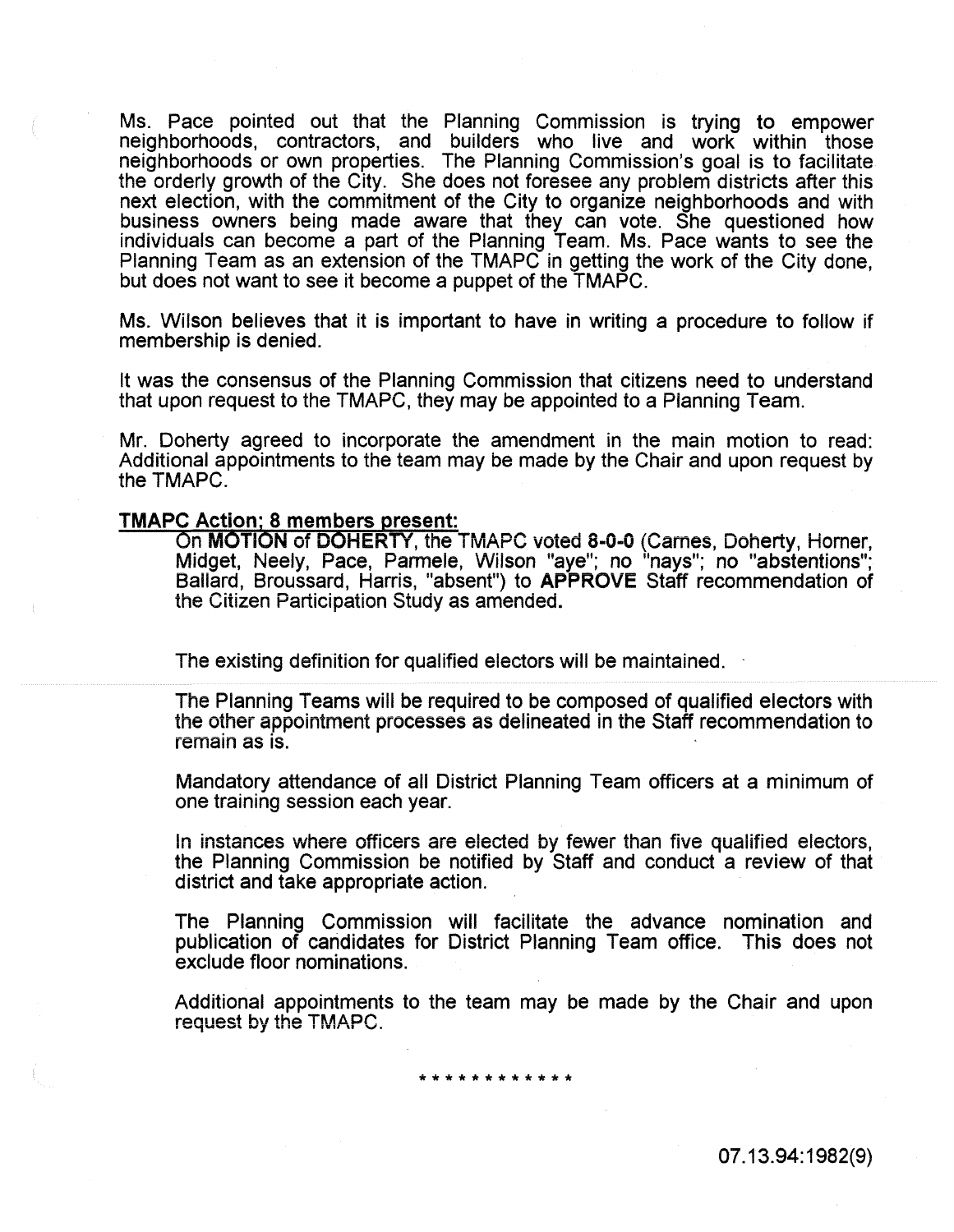# TMAPC Action; 8 members present:

On **MOTION** of **MIDGET**, the TMAPC voted 8-0-0 (Carnes, Doherty, Horner, Midget, Neely, Pace, Parmele, Wilson "aye"; no "nays"; no "abstentions"; Ballard, Broussard, Harris, "absent") to SET the PLANNING CHAIR ELECTIONS for October 25, 1994.

\* \* \* \* \* \* \* \* \* \* \* \*

Review of additional CIP requests for conformance with the Comprehensive Plan and possible action.

Mr. Neely reported that the Comprehensive Plan Committee met today to review the CIP requests and unanimously voted to recommend that the Planning Commission certify these requests to be in conformance with the Comprehensive Plan.

There were no interested parties in attendance.

# TMAPC Action: 9 members present:

On MOTION of NEELY, the TMAPC voted 9-0-0 (Ballard, Carnes, Doherty, Harris, Horner, Neely, Pace, Parmele, Wilson "aye"; no "nays"; no "abstentions"; Broussard, Midget "absent") to FIND the CIP requests in COMPLIANCE with the Comprehensive Plan.

### \*\*\*\*\*\*\*\*\*\*\*\*

# CONTINUED SUBDIVISION REGULATIONS AMENDMENT PUBLIC HEARING:

Proposed amendment to require a computer aided drawing (CAD) data flie to be submitted with all Final Plats.

Mr. Stump reviewed the following:

# PROPOSED SUBDIVISION REGULATIONS AMENDMENT:

Add the following section:

- 3.6.6 A Computer Aided Drawing (CAD) dxf or dwg file of the final plat referenced to a section corner and compatible with TMAPC's CAD system shall be submitted with the final plat. It shall be on a  $3\frac{1}{2}$ , 1.44mb computer disk and shall contain the following information:
	- (a) lot lines;
	- (b) lot dimensions, block numbers and lot numbers;

07.13.94:1982(10)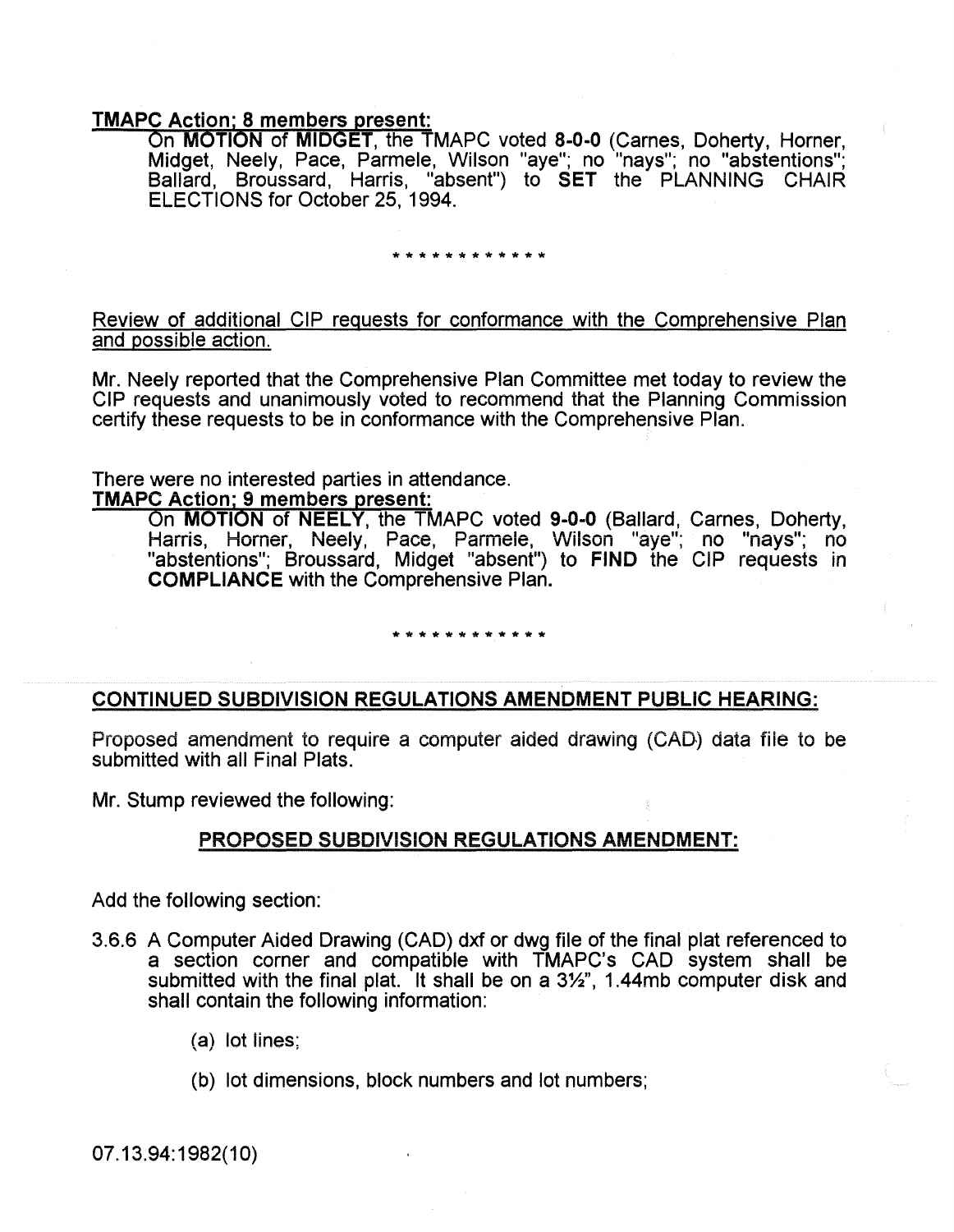- (c) boundary of the subdivided area, block boundary, street, and other right-of-way lines with distances, angles, and/or bearings, and where these lines follow a curve, the central angle, the radius, points of curvature, length of curve, and length of intermediate tangents shall be shown;
- (d) the names of all adjacent subdivisions and the names, locations, and widths of all existing and proposed streets, easements, drainage ways, and other public ways adjacent to the property;
- (e) title block listing the subdivision name, surveyor's name, section, township, range, scale and north arrow;
- (f) water bodies and streams meander lines and names, easement lines and dimensions; and
- (g) other information as required by TMAPC.

If a final plat does not contain more than four (4) lots, nor any new streets, it shall be exempt from this requirement.

### Interested Parties

Ted Sack, Sack Engineering, advised of having met with Staff regarding this amendment and expressed agreement with Staff recommendation.

Mr. Stump informed that discussions with Mr. Sack brought out that information from these CAD files required by TMAPC should contain a disclaimer stating that this is a graphic representation of the plat, not precise location. He informed that this will be an administrative function. Mr. Stump informed that the computer disk will be returned to the engineer once the information is transferred to hard disk.

Mr. Doherty reported that the Ruies and Regulations Committee met today to discuss this item and unanimously recommends approval.

# **TMAPC Action; 9 members present:**

On MOTION of DOHERTY, the TMAPC voted 9-0-0 (Ballard, Carnes, Doherty, Harris, Horner, Neely, Pace, Parmele, Wilson "aye"; no "nays"; no "abstentions"; Broussard, Midget "absent") to APPROVE the above-stated amendment requiring a computer aided drawing (CAD) data file to be submitted with all Final Plats.

\*\*\*\*\*\*\*\*\*\*\*\*

07.13.94: 1982(11)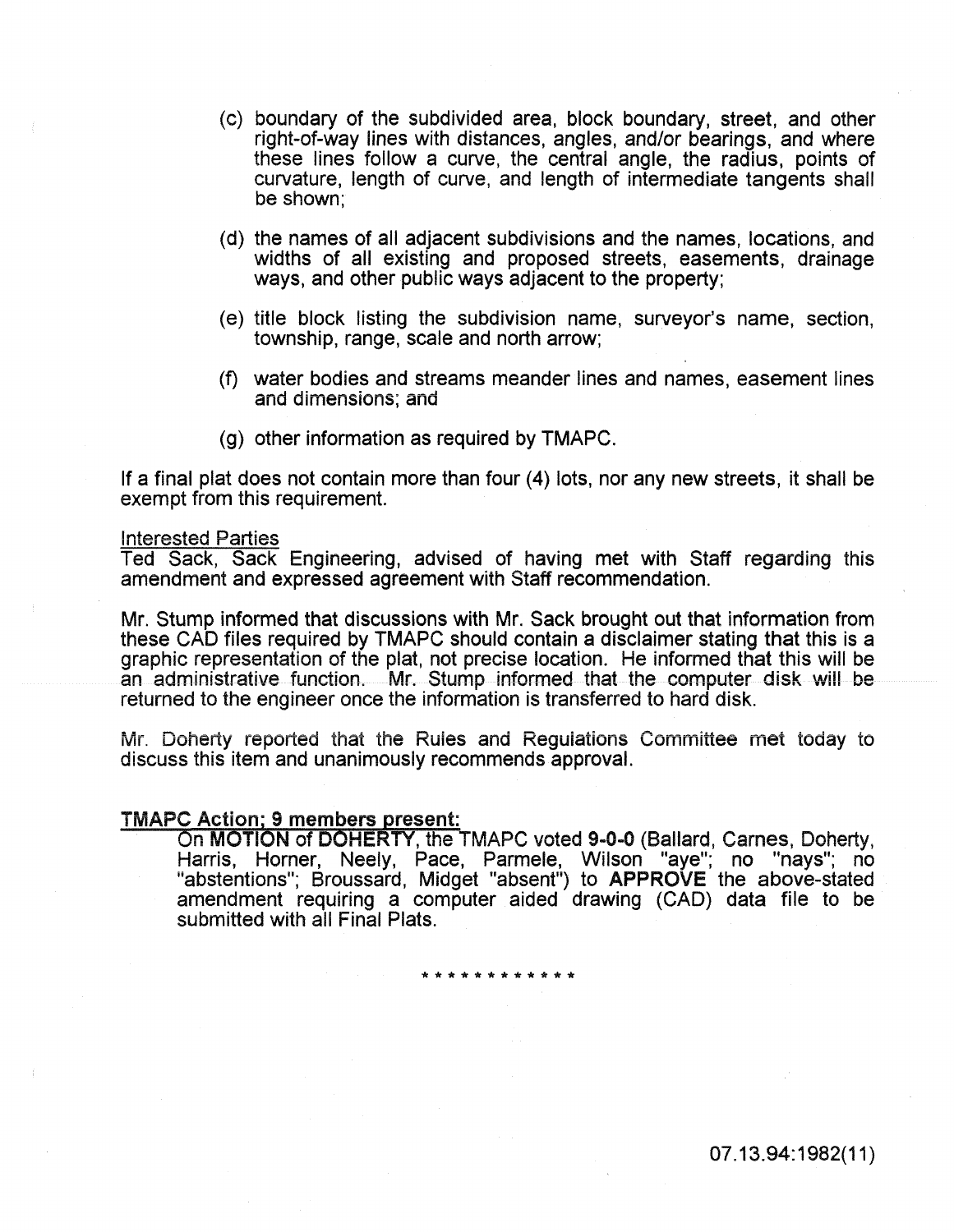# ZONING PUBLIC HEARING:

Application No.: PUD-411-5 Applicant: Sack & Associates Location: Southeast corner of East 98th Street South and South Memorial Drive. Date of Hearing: July 13, 1994

#### Minor Amendment

The Minor Amendment requested would reallocate building floor area in Development Area 2 so that area platted as the Jim Norton Center would have a floor area ratio (FAR) of 0.1792 (33,000 SF). The remaining lot in Development Area 2 would have an FAR of 0.0445 (6,300 SF). The PUD currently requires that each lot in Development Area 2 not exceed an FAR of 0.12. With this amendment, the Jim Norton Center would exceed this FAR, but the FAR for the entire development area would only be slightly more than 0.12. Therefore, Staff recommends APPROVAL of PUD-411-5 as requested.

# TMAPC Action; 9 members present:

On MOTION of CARNES, the TMAPC voted 9-0-0 (Ballard, Carnes, Doherty, Harris, Horner, Neely, Pace, Parmele, Wilson "aye"; no "nays"; no "abstentions"; Broussard, Midget "absent") to recommend APPROVAL of PUD 411-5 MINOR AMENDMENT as recommended by Staff.

\*\*\*\*\*\*\*\*\*\*\*\*

07.13.94:1982(12)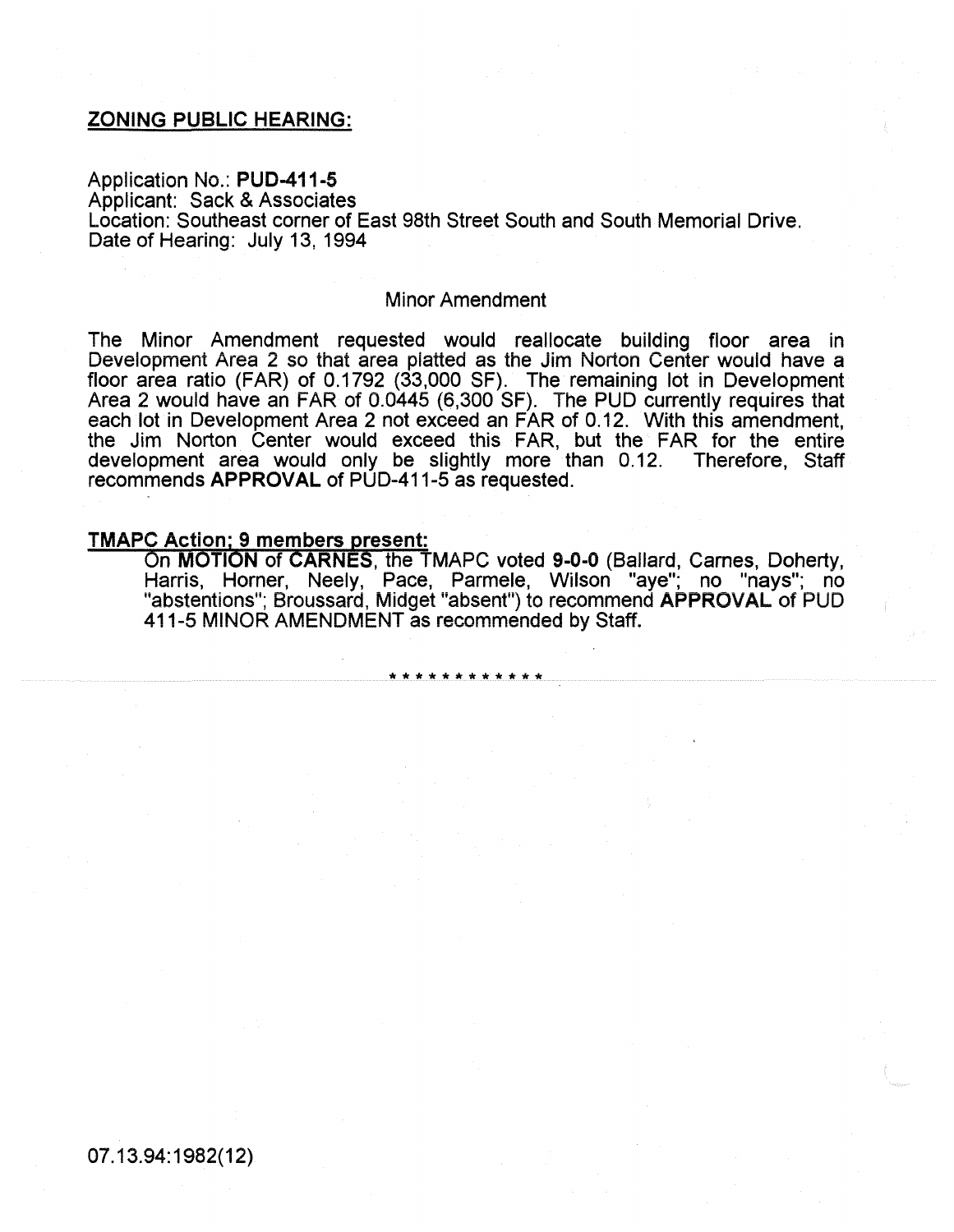# OTHER BUSINESS:

PUD-489: Irrigation and Landscape Plan - Portion of Lot 6, Block 1, 71 Mingo Center - northeast of the intersection of South Mingo Road and East 71st Street South

The applicant has submitted an Irrigation and Landscape Plan for the above referenced lot. This Plan addresses the area of Lot 6 primarily devoted to parking and addresses the 39 parking spaces and appropriate landscaping associated with the development of Lot 4.

Staff review has determined that the proposed Pian complies with the Landscape Ordinance of the City of Tulsa; therefore, Staff recommends APPROVAL.

AND

PUD-489: Landscaping Plan- Lot 4, Block 1, 71 Mingo Center- northeast of the intersection of South Mingo Road and East 71st Street South

The applicant has submitted a Landscaping Plan for the above referenced lot. This Plan should be considered in conjunction with the Irrigation and Landscaping Pian for the westerly portion of Lot 6, Block 1 which addresses the 39 parking spaces associated with the Lot 4 use.

Staff review has determined that the proposed Plan substantially complies with the Landscape Ordinance of the City of Tulsa; therefore, Staff recommends APPROVAL with the following condition:

Applicant will revise the Plan to indicate proposed irrigation system or will annotate the Plan indicating intent to compiy with the requirements of Section 1002D.1 of the City of Tulsa's Zoning Code.

### TMAPC Action; 10 members present:

On MOTION of HORNER, the TMAPC voted 10-0-0 (Ballard, Carnes, Doherty, Harris, Horner, Midget, Neely, Pace, Parmele, Wilson "aye"; no "nays"; no "abstentions"; Broussard "absent") to recommend APPROVAL OF PUD 489 LANDSCAPE PLAN as recommended by Staff.

\*\*\*\*\*\*\*\*\*\*\*\*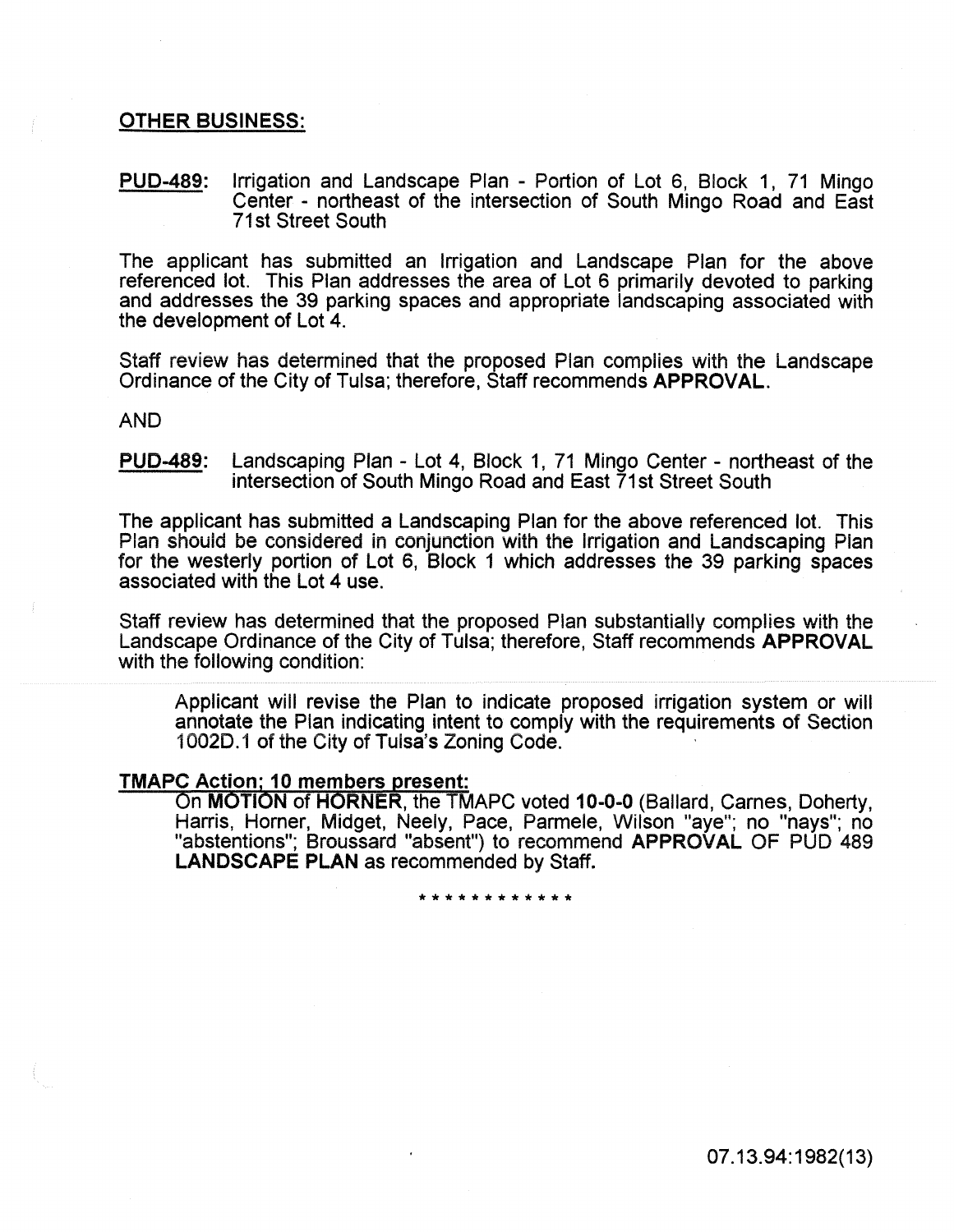# PUD-196: Detail Sign Plan- 7110 South Memorial Drive.

The applicant is requesting approval of two 62.5 SF wall signs for California Cleaners. Both signs comply with the PUD conditions; therefore, Staff recommends APPROVAL.

# TMAPC Action; 10 members present:

On MOTION of HORNER, the TMAPC voted 10-0-0 (Ballard, Carnes, Doherty, Harris, Horner, Midget, Neely, Pace, Parmele, Wilson "aye"; no "nays"; no "abstentions"; Broussard "absent") to APPROVE PUD 196 DETAIL SIGN PLAN as recommended by Staff.

#### \* \* \* \* \* \* \* \* \* \* \* \*

PUD-405: Detail Sign Plan Review to allow the replacement of two signs at Joe Marina Honda - 9124 South Memorial Drive - Development Area 1A.

The applicant is proposing 97 SF of wall sign on the southeast wall of the structure and 51 SF of sign on the northeast wail of the structure.

The PUD standard is 1.5 square feet of sign for every linear foot of wall to which they are attached. The signs as requested comply with the PUD requirements.

Staff recommends APPROVAL of the Detail Sign Plan.

# TMAPC Action: 10 members present:

On MOTION of HORNER, the TMAPC voted 10-0-0 (Ballard, Carnes, Doherty, Harris ,Horner, Midget, Neely, Pace, Parmele, Wilson "aye"; no "nays"; no "abstentions"; Broussard "absent") to APPROVE PUD 405 DETAIL SIGN PLAN as recommended by Staff.

\*\*\*\*\*\*\*\*\*\*\*\*

07.13.94:1982(14)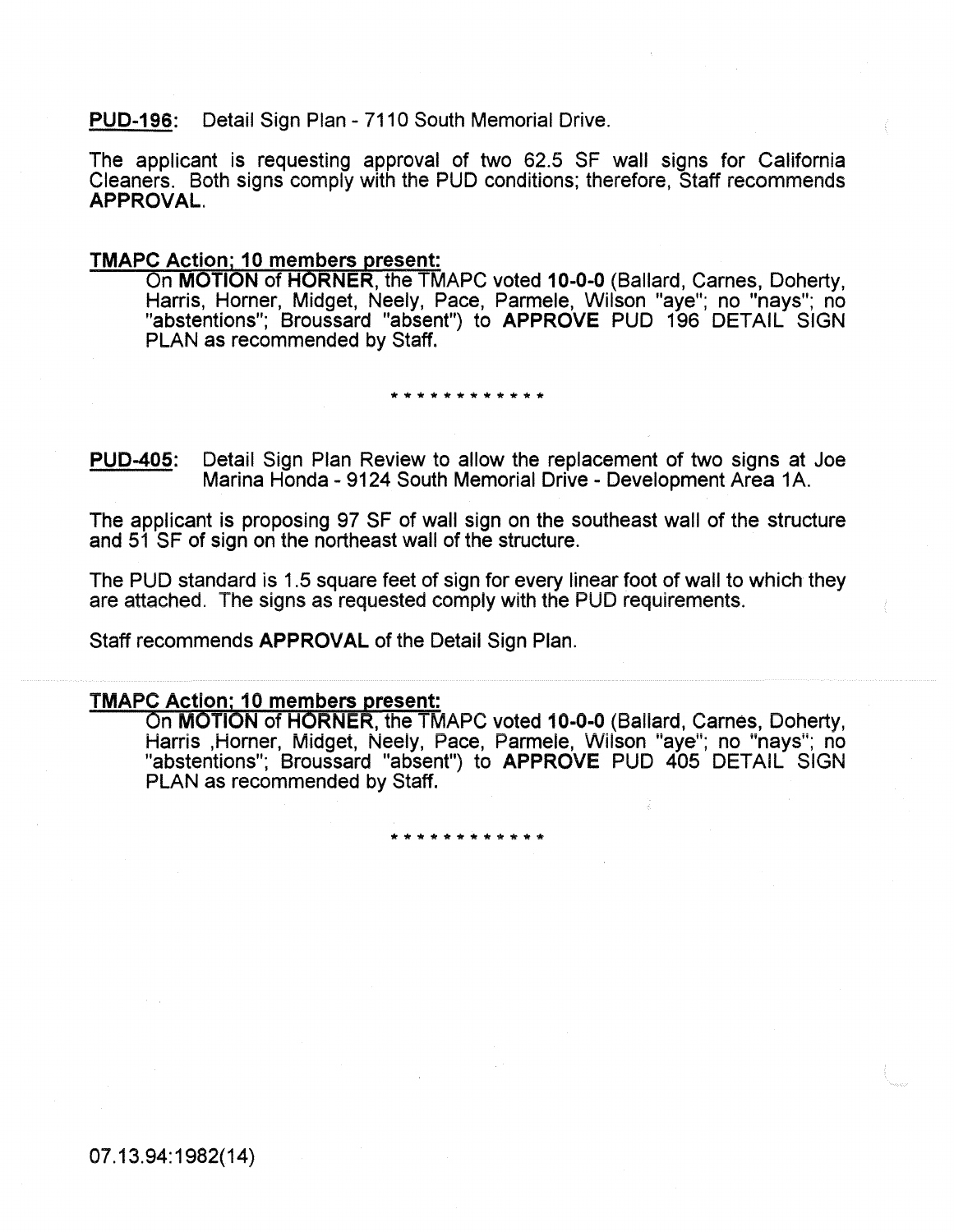# PUD-467: Detail Sign Plan- 4009 East 51st Street South- Piccadilly Cafeteria

The applicant is requesting approval of three wall signs and two ground signs for the Piccadilly Cafeteria. The wall signs will be on the east, west and south walls of the building. The 25' high ground sign will be on the 1-44 frontage and the 8' high ground sign will front East 51st Street. All signs comply with the PUD conditions; therefore, Staff recommends APPROVAL.

# TMAPC Action; 10 members present:

On MOTION of HORNER, the TMAPC voted 10-0-0 (Ballard, Carnes, Doherty, Harris ,Horner, Midget, Neely, Pace, Parmele, Wilson "aye"; no "nays"; no "abstentions"; Broussard "absent") to APPROVE PUD 467 DETAIL SIGN PLAN as recommended by Staff.

#### \* \* \* \* \* \* \* \* \* \* \* \*

PU0-364-B: Detail Site Plan - Union Elementary School - east side of Mingo Road at the 9800 Block south.

Chairman Parmele announced receipt of a request for a two-week continuance of this item. He reported being informed of a neighborhood meeting being held tonight to review the site pian and that several individuals present at the last TMAPC meeting were not notified that this item was to appear on today's agenda. These individuals have requested additional time in order to review the site plan.

Mr. Harmon, representative of Union· Public Schools, informed that several of the area residents were present.

A representative in the audience advised that the primary reason for the meeting was regarding a street opening between Woodbine and Millicent Crossing, although the school site plan will probably be addressed.

Mr. Doherty advised that Counciior Cieveiand contacted him, because at least one of the abutting property owners did not receive notice. He has since learned that only interested parties who have signed the sign-in sheet at TMAPC meetings are notified of detail site plan review. Mr. Doherty suggested that the procedure may need to be reviewed. He concluded that in the interest of all parties involved, further discussion Mr. Doherty suggested a one-week continuance would be appropriate.

Interested Parties Yvan Beausoleil Carol Friesen Ken Smith Bob Taylor

9804 East 97th 74133 9725 South 95th East Avenue 74133 9916 East 99th Street 74133 6722 East 97th Street 7 4133

07.13.94:1982(15)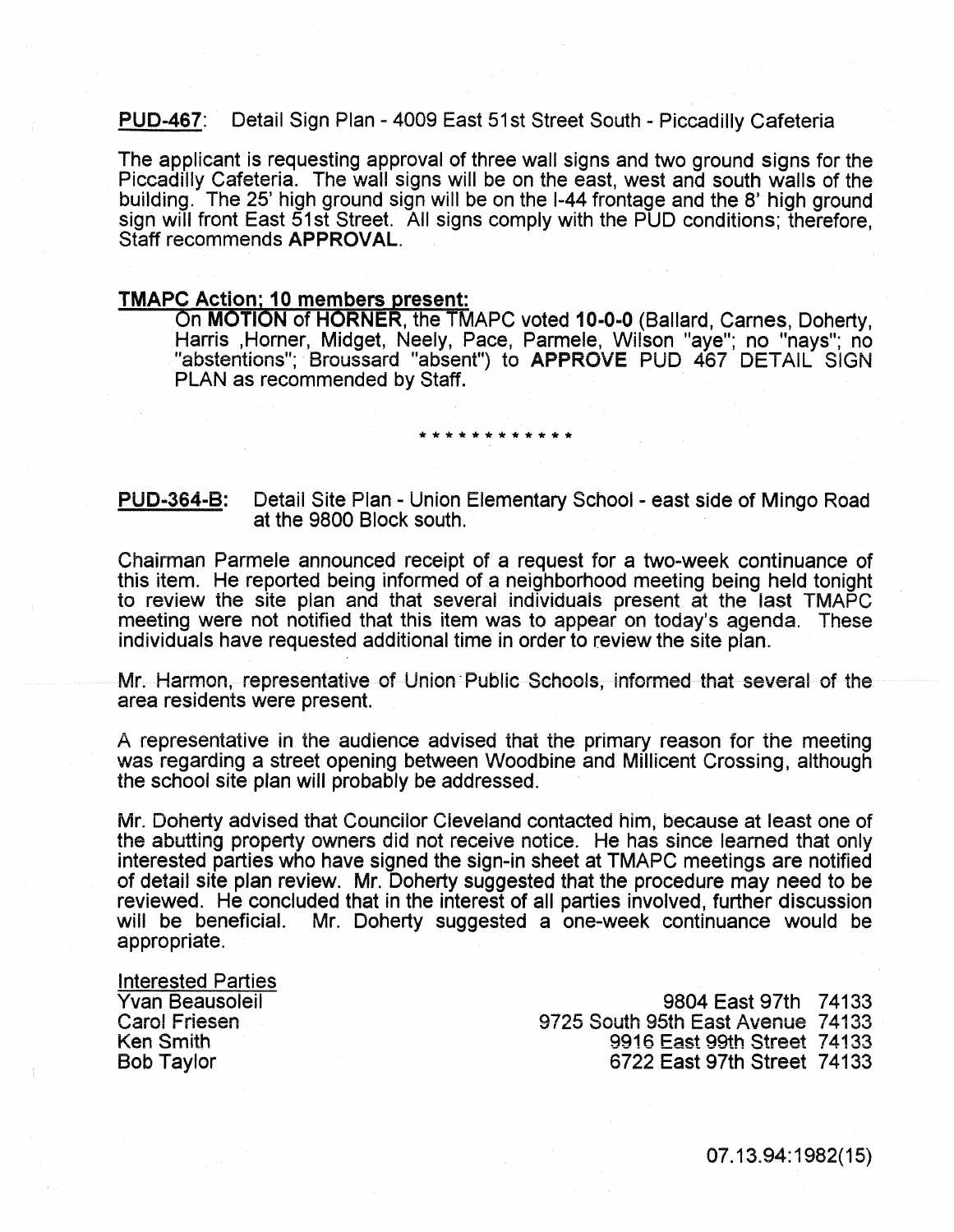# TMAPC Action: 9 members present:

On MOTION of DOHERTY, the TMAPC voted 9-0-0 (Ballard, Carnes, Doherty, Harris, Horner, Neely, Pace, Parmele, Wilson "aye"; no "nays"; no "abstentions"; Broussard, Midget "absent") to CONTINUE PUD 364-B to July 15, 1994.

#### \* \* \* \* \* \* \* \* \* \* \*

PUD-481: Detail Landscape Plan - Lot 4, Block 1, Mingo Marketplace - northwest corner of the intersection of East 71st Street South and South 101st East Avenue

The proposed Landscape Plan is significantly similar to the plan previously approved on March 2, 1994 and conforms to the conditions of that approval. Staff therefore recommends APPROVAL subject to demonstration by the applicant that the location and growth characteristics of the species selected for the area along East 71st Street are compatible with the location of the existing overhead electrical transmission lines.

# TMAPC Action; 10 members present:

On MOTION of HORNER, the TMAPC voted 10-0-0 (Ballard, Carnes, Doherty, Harris , Horner, Midget, Neely, Pace, Parmele, Wilson "aye"; no "nays"; no "abstentions"; Broussard "absent") to APPROVE PUD 481 DETAIL LANDSCAPE PLAN as recommended by Staff.

#### \* \* \* \* \* \* \* \* \* \* \* \*

PUD-260-8: Detail Landscape Pian - Lot 3, Valley National Bank - east of the northeast corner of East 71st Street South and South·Yaie Avenue

Staff has reviewed the Landscape Plan for PUD-260-B, Lot 3 and has determined that it is in conformance with PUD conditions and the Landscape Ordinance of the City of Tulsa. Staff therefore recommends APPROVAL of the Landscape Plan subject to:

The applicant's demonstration that proposed tree locations are outside the 10' clear zone which is located below all overhead electrical transmission lines or that growth characteristics of selected material are compatible with transmission line placement.

# TMAPC Action; 10 members present:

On MOTION of DOHERTY, the TMAPC voted 10-0-0 (Ballard, Carnes, Doherty, Harris, Horner, Midget, Neely, Pace, Parmele, Wilson "aye"; no "nays"; no "abstentions"; Broussard "absent") to APPROVE PUD DETAIL<br>LANDSCAPE PLAN as recommended by Staff.

#### \* \* \* \* \* \* \* \* \* \* \*

07.13.94: 1982(16)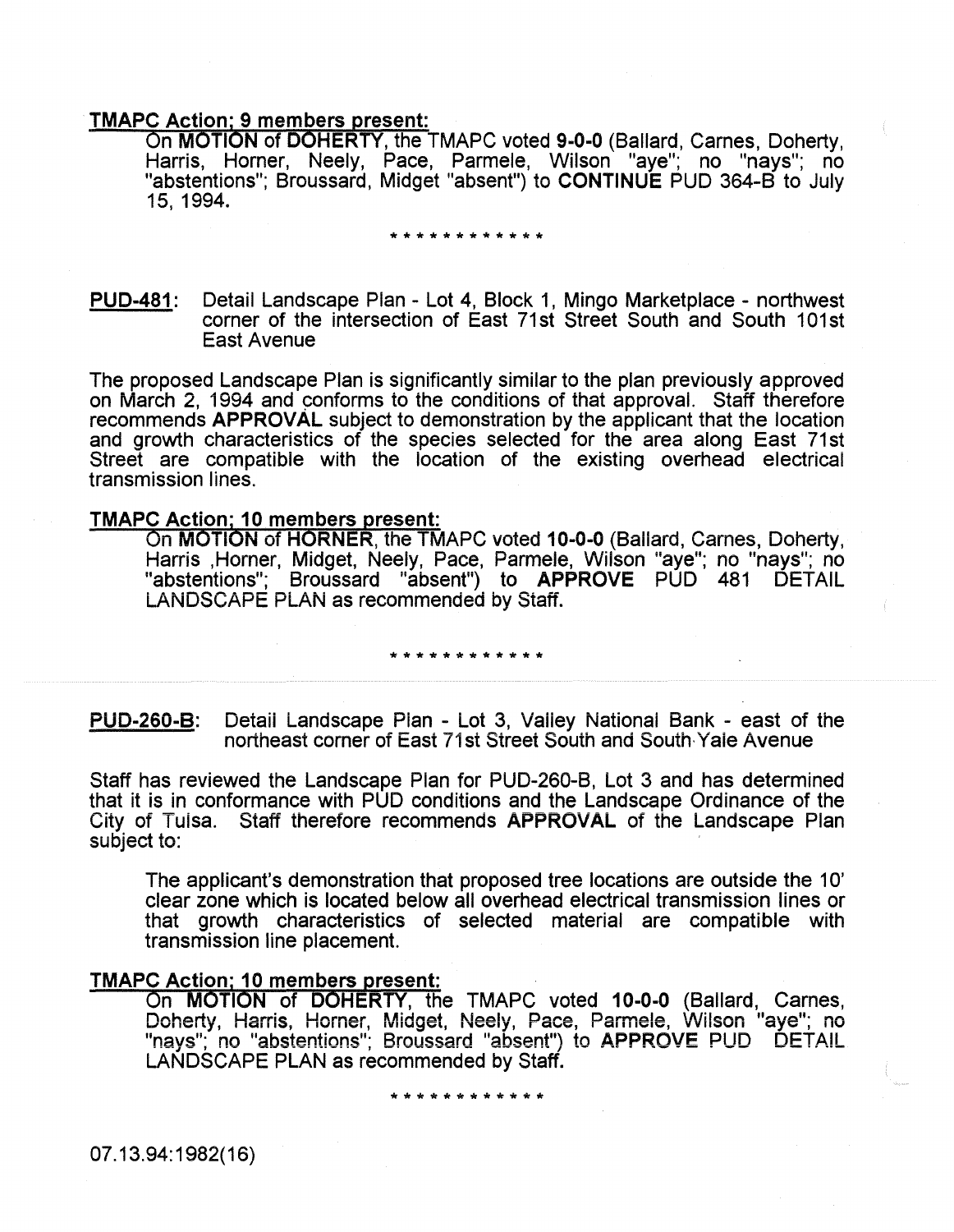There being no further business, the Chairman declared the meeting adjourned at 3:05p.m.

Date Approved: 1 p Chairman ATTEST: fyydd<br>EUS Secretary

07.13.94:1982(17)